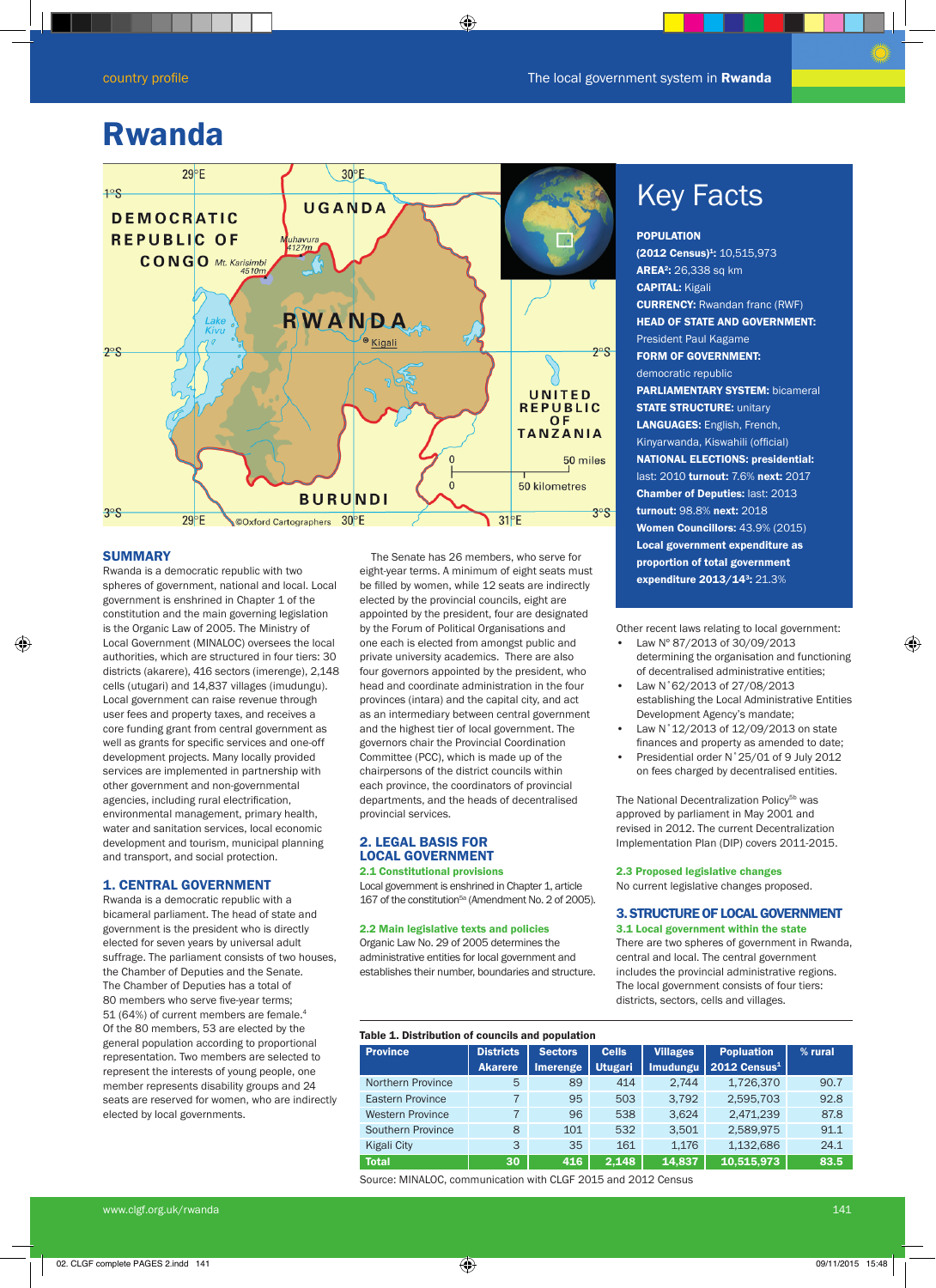#### 3.2 Ministerial oversight

The Ministry of Local Government<sup>6</sup> (MINALOC) oversees local governance in Rwanda. The main mission of MINALOC is to 'promote the wellbeing of the population by ensuring good governance, community development and social affairs'. MINALOC is responsible for establishing democratic, decentralised administrative structures and for ensuring synergy, collaboration and coordination between all government institutions in their support for local government. It also works to:

- build the human, material and financial capacities of local government, so that councils can fulfil their roles and responsibilities
- establish help and self-help mechanisms for vulnerable groups such as genocide survivors, people with disabilities and older citizens
- strengthen planning, coordination and mobilisation mechanisms to deliver the resources necessary for good governance, community development and social protection.

# 3.3 Council types

Local government in Rwanda has four tiers. There are 30 districts (uturere) which constitute the primary local authorities, as well as sectors (imerenge), cells (utugari) and villages (imudungu).

3.3.1 The district (uturere) council is the policymaking and legislative body at district level. It is the authority through which the people, via their representatives, can exercise their decisionmaking and planning powers to determine the development of the district. For transparency and inclusivity the district council chairperson must be a different person from the district mayor.

The size of each council is determined by the number of sectors (imerenge) within its boundaries. Each sector provides a representative to the council. In addition, four seats are reserved for the representation of marginalised groups, three for the National Youth Council and one for the district coordinator of the National Council of Women. The district executive committee (DEC) manages the dayto-day affairs of the district and is the contact point between district residents and their elected council members on matters of service delivery and development.

3.3.2 The sector (imerenge) council is a political organ for policy-making decisions; it is elected by all sector residents over the age of 18. The number of council members is determined by the number of cells (utugari) within its boundaries. The council's functions include approval of sector plans and action programmes and ensuring their implementation. There is a sector executive committee, which is composed of 12 members drawn from the council and is responsible for dayto-day administration and the implementation of the decisions and plans of the council. Technical support to the council is provided by two subcommittees, namely the sector political and administrative committee (SPAC) and the sector community development committee (SCDC).

3.3.3 Cell (utugari) councils are elected for a five-year term to identify, discuss and prioritise issues, and take decisions on behalf of their electorate. The cell executive committee is composed of the executive secretary and a secretary in charge of coordinating social developments. Staff are responsible for administration and community development, including the day-to-day administration of the cell and the implementation of decisions taken by the cell council. The cell executive works through its technical committee, the cell community development committee (CCDC), to identify and prioritise needs, draw up development plans and mobilise development resources.

3.3.4 Village (imudungu) authorities: These are committees elected for a five-year term to identify, discuss and prioritise issues, and take decisions on behalf of their electorate. The village is the lowest administrative entity in Rwanda and village authority members are elected by all adult residents of the village. The village authority consists of a five-member committee which includes the village chief, a member for development and social affairs, a member in charge of security, a member in charge of youth and a member for gender. Village authority staff are responsible for administration and community development, including the day-to-day administration of the village and the implementation of decisions taken by the village council on behalf of all residents.

# 4. ELECTIONS 4.1 Recent local elections7

The last local elections were held in February 2011 with an overall turnout of 98.9%. The turnout for each local government level was as follows:

- districts: 93.6%
- sectors: 91.2%
- cells: 90.35%
- villages: 87.1%.

The next elections will be held in 2016.

# 4.2 Voting system

At the village level, local government law stipulates all village residents are members of the village council. Cell council members are directly elected by universal adult suffrage of the cell residents. Representatives are then indirectly elected from the cell council members to the sector council, which then in turn indirectly elects a representative to the district council.

# 4.3 Elected representatives

At its inaugural meeting, the district council elects a chairperson from among the elected councillors and the three members of the executive committee elected by all council members from cell level to district.

#### 4.4 Women's representation

In accordance with local election legislation and the constitution, the percentage of women elected in local government cannot drop below 30% of total representation in any level of local decision-making including full council and executive committees.

The proportion of women councillors at each local government level is as follows:

- Districts: 43.2%
- Sectors: 45.1%
- Cells: 43.9%

There is no disaggregated data on number of women involved with village councils as all village residents are members. At district level, 10% of mayors and 50% of deputy mayors are female. Data on the number of female chairpersons and deputy chairpersons at sector, cell and village level is not available at present.

# 5. SYSTEMS FOR COMMUNITY INVOLVEMENT

5.1 Legal requirement and 5.2 implementation There are various official channels to encourage community participation in decision-making, including but not limited to:

- community assemblies (inteko z'abaturage): these convene monthly to discuss government policies and programmes and resolve domestic disputes in a given community. There are also local mediators (abunzi) who convene to resolve disputes in the cells
- community work (umuganda): on the last Saturday of each month, citizens participate in community work known as umuganda to develop their communities. The Vision 2020 Umerenge Programme (VUP) is part of Rwanda's poverty reduction strategy and a mechanism through which communities in targeted sectors participate in public service.

Existing channels for local participation include:

- a joint action development forum at both district and sector levels
- public accountability days to strengthen accountability at both national and local level
- community assemblies (commonly known as inteko z'abaturage)
- citizen participation in budgeting and expenditure processes, to ensure fiscal accountability
- representation of people with disabilities on every local decision-making body
- several projects and programmes established to help citizens living below the
- poverty line, including 'Ubudehe' and 'VUP' • a specific policy on social protection that targets the vulnerable and elderly.

#### 5.3 E-government

E-government is used in service delivery and communication.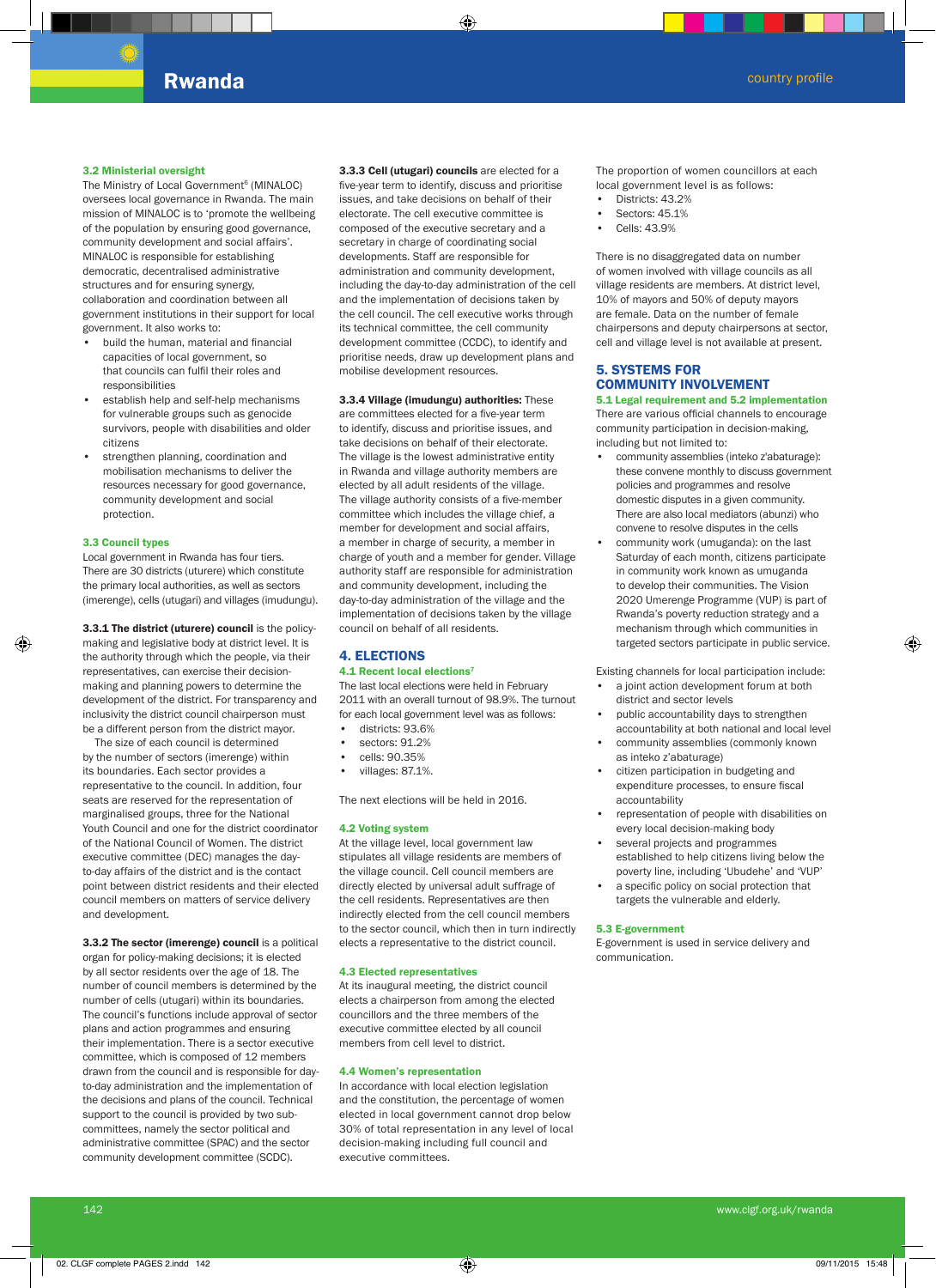# 6. ORGANISED LOCAL GOVERNMENT

The Rwandese Association of Local Government Authorities (RALGA) is a non-governmental voluntary membership organisation that brings together local governments in Rwanda. RALGA's mission is 'to strive for efficient, effective, transparent and accountable local government in Rwanda through representation, advocacy and capacity-building' with a vision 'to have local governments that respond to the demands of people, that are just, democratic and participatory, and which are citizen, investor, and donor friendly'. RALGA's threefold mandate is to represent members in and outside the country, to lobby and advocate for members and to build the capacity of members. More information can be found on the RALGA website. $8$ 

# 7. INTERGOVERNMENTAL RELATIONS

Intergovernmental interaction occurs through:

- 'national dialogue meetings' which annually bring together the president and local government councillors
- a central/local government quarterly meeting for the prime minister, ministers, provincial governors and local government leaders. This forum discusses the implementation of national policies, focusing on challenges, strategies and recommendations
- annual planning and reporting performance contract meetings between national and local leaders, where district mayors on behalf of their local citizens sign contracts with the president. Local leaders commit themselves to achieve a certain set of targets, and central government commits to provide funding as budgeted
- annual budgeting and planning meetings bringing together chief budget managers from all levels to harmonise their budgets and plans
- annual district budget days organised to involve all stakeholders in policy development and the decision-making process.

# 8. MONITORING SYSTEMS

Performance contracts (imihigo) monitor local governments' performance against their responsibilities. These contracts are evaluated annually, drawing on expertise from the president's office, prime minister's office and RALGA, along with MINALOC and the Ministry of Economic Planning. Other monitoring systems for local government include:

- MINALOC's oversight of district budgets and implementation of national programmes, including technical support and guidance if implementation is behind schedule
- the auditor general audits local governments to ensure effective use of public resources
- the ombudsman addresses any issues of corruption and investigates citizens' complaints about local government
- A parliamentary committee on local government fulfils an oversight role on behalf of the legislature

# 9. FINANCE, STAFFING AND RESOURCES

All districts approach their budgets from the bottom up, by first considering local development priorities and then matching them with central grants and locally raised revenue.

### 9.1 Locally raised revenue

Local government raises funds directly from several sources, including civil status registrations, property taxes and community healthcare schemes. In 2013/14 the total aggregated locally raised revenue was RWF71.629bn.

#### 9.2 Transfers

Total central government transfers stood at RWF31.889bn for the block grant and RWF206.798bn for ring-fenced transfers for the fiscal year 2013/14. There was also a further RWF16.604bn transferred from other government agencies and RWF31.055bn from external agencies.

#### 9.3 Local authority staff

Local governments have the autonomy to hire staff. The head of the administration in a district is called the executive secretary. S/he heads the management and technical units of the district and is the overall supervisor for the staff employed.

#### Table 2. Aggregate income and expenditure for local government 2013/14

| <b>Income</b>                 | RWF (bn) |         | <b>Expenditure</b> | RWF (bn) |         |
|-------------------------------|----------|---------|--------------------|----------|---------|
| <b>Centre-local transfers</b> |          |         | <b>Recurrent</b>   | (34%)    | 120.122 |
| earmarked transfers           | (58%)    | 206.798 | <b>Development</b> | (66%)    | 237.853 |
| block grants                  | (8%)     | 31,889  |                    |          |         |
| govt. agency transfers        | (5%)     | 16.604  |                    |          |         |
| external grants               | (9%)     | 31.055  |                    |          |         |
| <b>Locally raised revenue</b> | (20%)    | 71.629  |                    |          |         |
| <b>TOTAL INCOME</b>           |          | 357.975 | TOTAL EXPENDITURE  |          | 357.975 |

Source: MINALOC, communication with CLGF

# 10. DISTRIBUTION OF SERVICE DELIVERY RESPONSIBILITY

The constitution assigns executive powers to local government over the following areas of activity, often implemented in partnership with other government and non-government agencies: • rural electrification

- environmental management
- local economic development and tourism
- municipal planning, building regulations, public works and transport
- social protection
- primary health services, water, sewage and sanitation services
- involvement of community organisations in matters of local government.

Local governments also have the discretion to deliver the following services:

- community policing
- civil status register
- kindergarten, nursery and adult education
- primary healthcare
- housing construction permits
- town planning, rural road construction and transport
- hygiene and sanitation
- cemeteries, crematoria and religious facilities
- environmental protection
- local economic promotion.

# References and useful websites

- 1. Population and Housing Census 2012, provisional results www.statistics.gov.rw/ publications/2012-population-and-housingcensus-provisional-results
- 2. UN statistics surface area http://unstats.un.org/unsd/demographic/ products/dyb/dyb2006/Table03.pdf
- 3. Based on figure provided in the profile by the Ministry of Local Government and the executive summary of the central government budget 2013/14 www.minecofin.gov.rw/uploads/media/ BUDGET\_EXECUTION\_REPORT\_FOR\_ FISCAL\_YEAR\_2013-14.pdf
- 4. Inter-Parliamentary Union, 'Women in national parliaments' www.ipu.org/wmn-e/classif.htm
- 5a. Rwandan Constitution 2003 www.parliament.gov.rw/fileadmin/ Images2013/Rwandan\_Constitution.pdf
- b. National Decentralization Policy, May 2001; revised National Decentralization Policy, June 2012; and Decentralization Implementation Plan (DIP) 2011-2015 www.minaloc.gov.rw/index.php?id=30
- 6. Ministry of Local Government www.minaloc.gov.rw
- 7. National Election Commission, Rwanda www.comelena.gov.rw
- 8. Rwanda Local Government Association www.ralgarwanda.org
- 9. Rwanda national government: www.gov.rw
- 10. UNDP HDR Rwanda country profile http://hdr.undp.org/en/countries/profiles/RWA